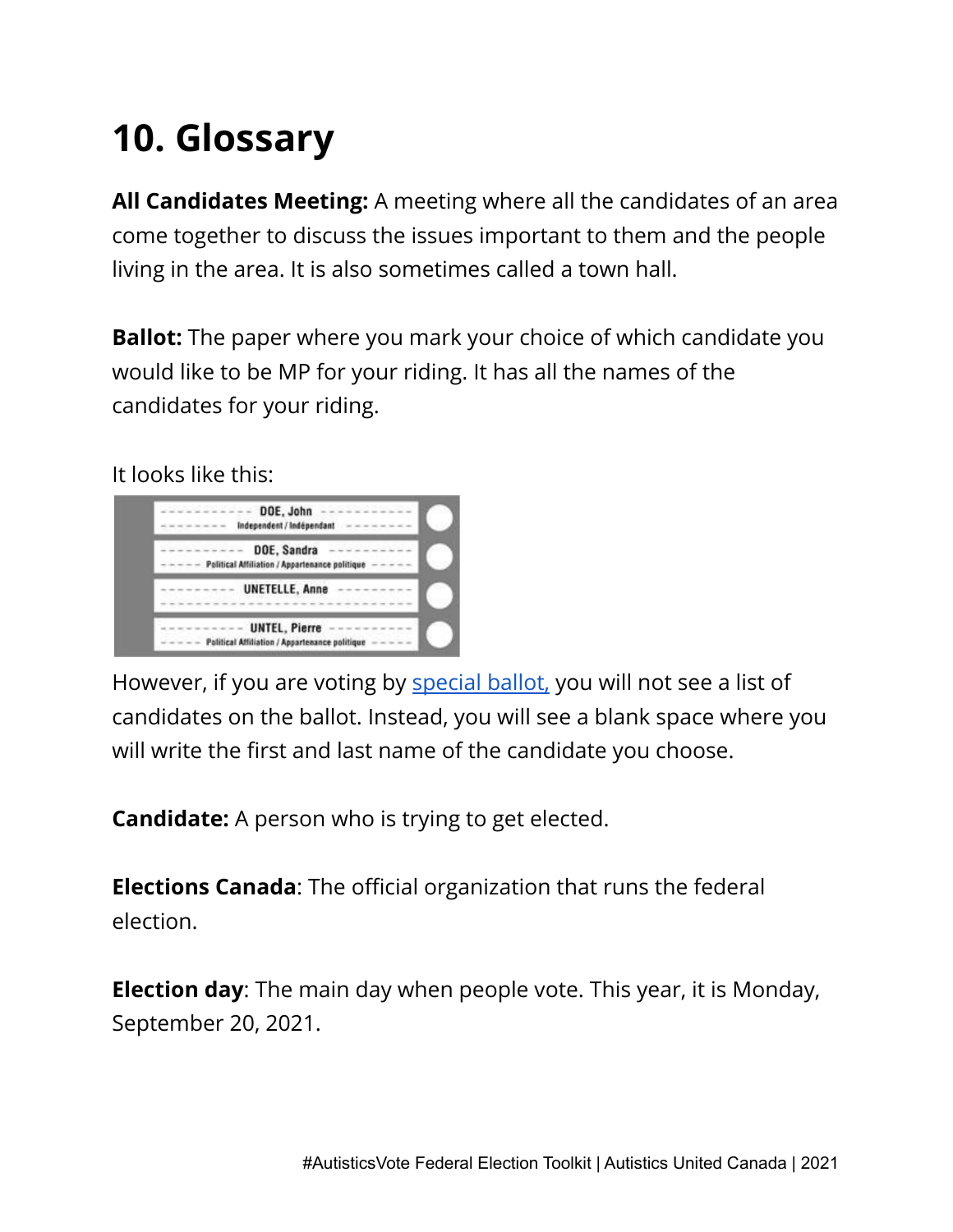**Independent:** A candidate or politician that is not part of any political party.

**Member of Parliament (MP)**: MPs are elected officials in the federal House of Commons. They meet in Ottawa to create laws. They also have offices in the areas they represent. Each area (or riding) in Canada will vote for one MP to represent them in the federal House of Commons.

**(Political) party:** A group of people who have similar ideas and stances on issues. Some of their members are candidates trying to get elected, so that when elected, they can carry out their party's ideas.

**Platform:** A party's or candidate's platform is the policies and values that they promise to carry out if elected. It tells voters where the party or candidate stands on major issues.

**Polling station:** The place where you can go to vote.

**Riding:** Ridings are geographical areas represented by one member of Parliament. Your riding is the one where your home address is. A riding is also called an electoral district. Each riding will select one candidate to be the new MP for that area.

**Special ballot:** If you are voting by [special](https://www.elections.ca/content2.aspx?section=vote&dir=spe&document=index&lang=e) ballot, you will not see a list of candidates on the ballot. Instead, you will see a blank space where you will write the first and last name of the candidate you choose.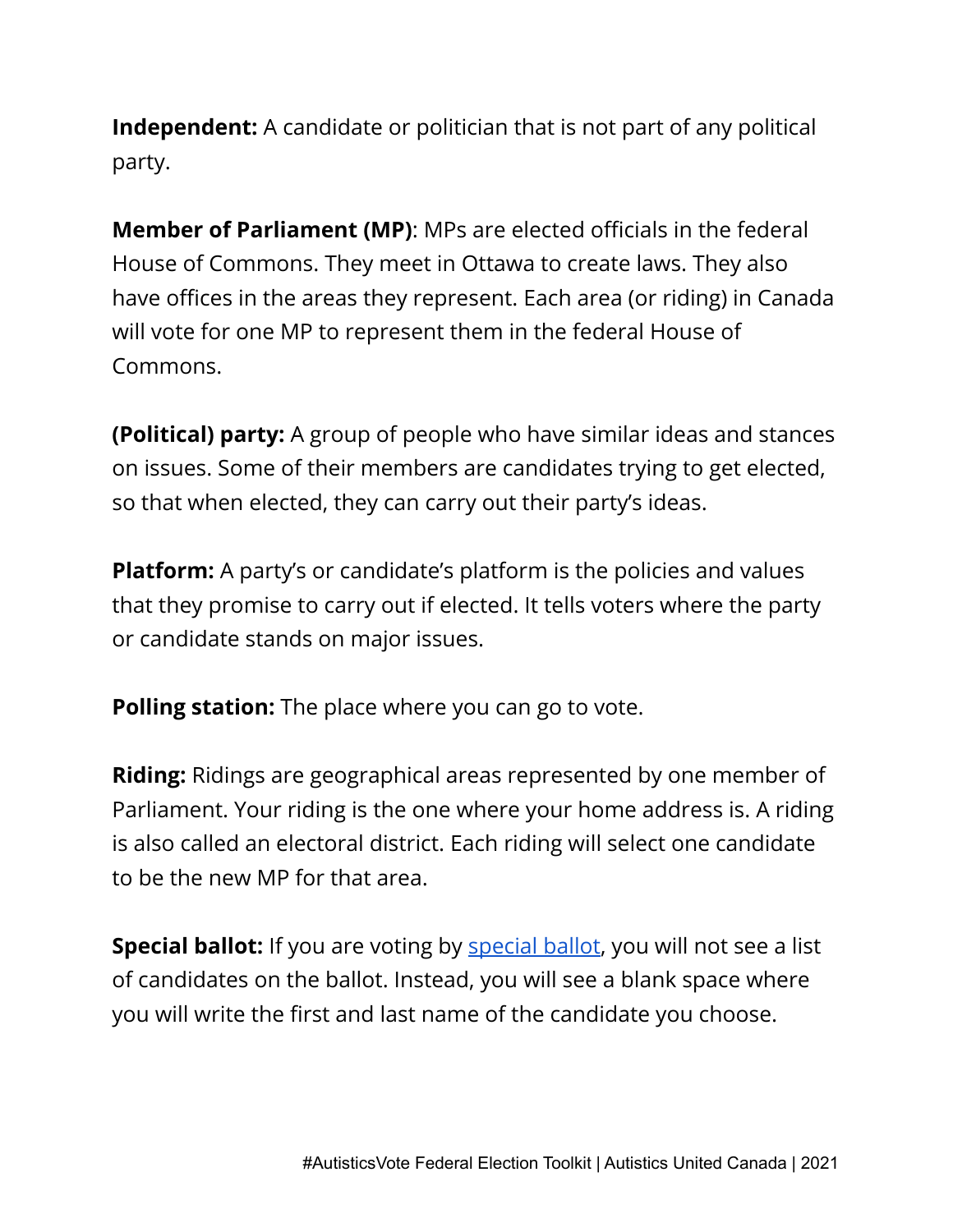**Voter (information) card**: If you registered ahead of time, you will receive a voter card by mail that tells you where you can vote. If you bring it with you when you vote, it helps the election workers know that you are registered.

This is what it looks like:



**Vouch**: To confirm that something is true. If you do not have an acceptable ID or if you are living in a long-term care institution, someone can vouch for your identity and address. See details in the "what you need to bring" section.